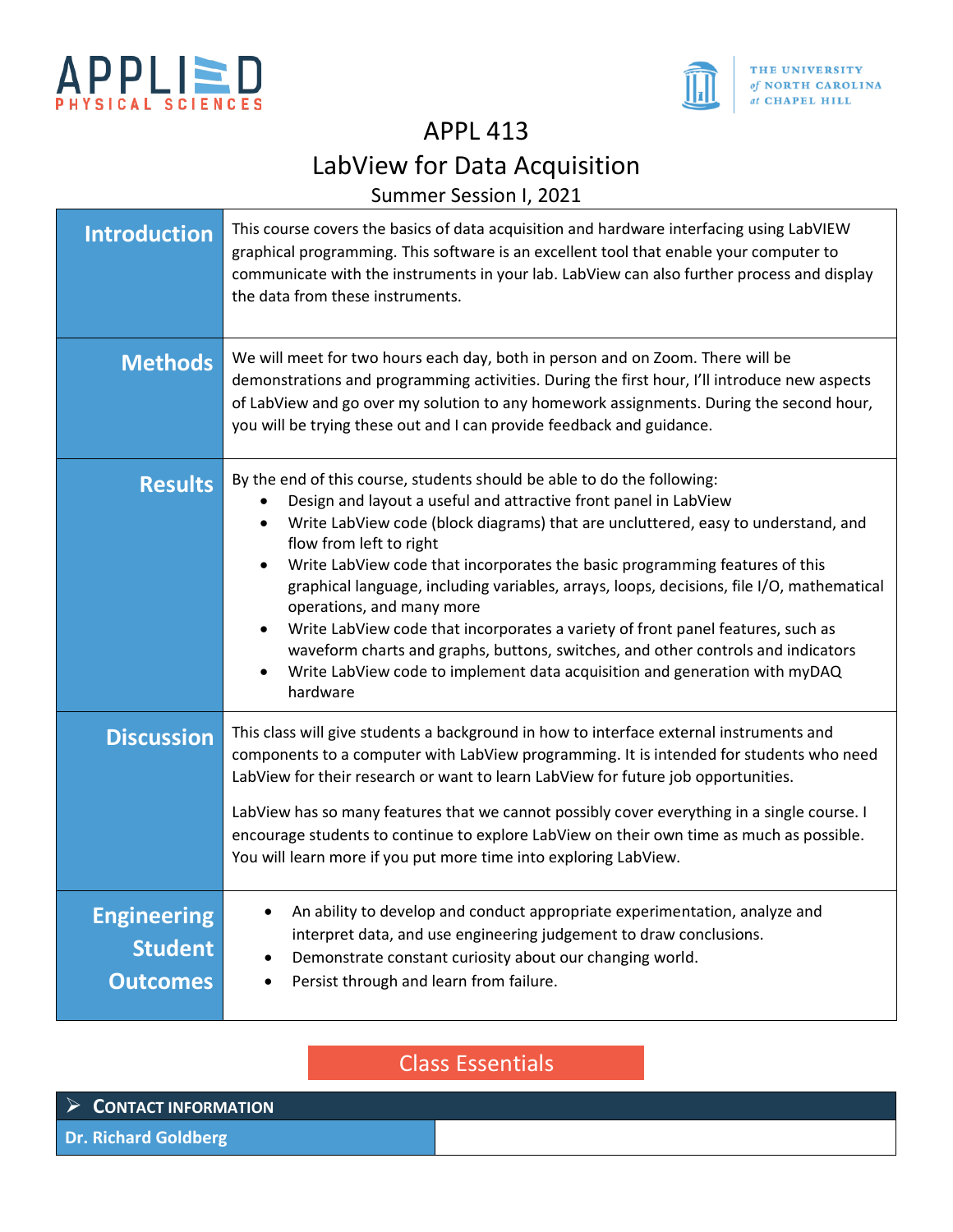| <b>U</b> Office Location                     |
|----------------------------------------------|
| 156 Caudill Labs                             |
| $\boxtimes$ Email                            |
| r.goldberg@unc.edu                           |
| <b>S</b> Phone                               |
| 919-966-5768 (office), 919-260-9873 (mobile) |

#### ➢ **LOGISTICS**

**Class meeting times** May 25-June 4: TuWThF 1-3pm

#### 9  **Class meeting location**

Zoom:

[https://unc.zoom.us/j/91612343652?pwd=cjdL](https://unc.zoom.us/j/91612343652?pwd=cjdLM2pVMmRkOHNVQkt6V3RZWHkxQT09) [M2pVMmRkOHNVQkt6V3RZWHkxQT09](https://unc.zoom.us/j/91612343652?pwd=cjdLM2pVMmRkOHNVQkt6V3RZWHkxQT09)

#### **EDE** Office Hours

After class every day

### **<sup>1</sup>** Optional Texts & Software

- Essick, John, "Hands-On Introduction to LabVIEW for Scientists and Engineers", 4<sup>th</sup> edition, Oxford University Press, 2018
- [LabView Software](https://www.ni.com/en-us/support/downloads/software-products/download.labview-student-software-suite.html#352831)

#### **Pre-requisites**

• None, although previous programming experience is very helpful

# Course content

#### ➢ **COURSE TOPICS**

- LabView environment, graphical programming, debugging
- Data types
- Arrays and clusters
- Loops and execution structures
- File I/O
- Mathematical and other functions
- Data acquisition and signal processing

#### ➢ **COURSE SCHEDULE**

Link t[o schedule](https://adminliveunc-my.sharepoint.com/:w:/g/personal/rgoldber_ad_unc_edu/EefPy5zKpOxBkxAgj_j_0kUBxDEpEjj45NpMx59kK0BM2Q?e=2FcHyX)

# To help you succeed

#### ➢ **COURSE EXPECTATIONS AND POLICIES**

I expect all students to

- Watch all online videos that are assigned
- Come to every scheduled class and let me know ahead of time if you cannot attend. Of course if you are sick or have an emergency, your highest priority is to take care of yourself. But since we only have 9 days, you will miss a lot of material if you miss a single class.
- Turn in assignments on time. I'd like to go over assignments in class, and late assignments will receive a zero. I drop the lowest homework grade, so you get one free miss. However, you will quickly fall behind if you do not do assignments. If you need an extension, you must ask ahead of time, not at midnight before it is due.